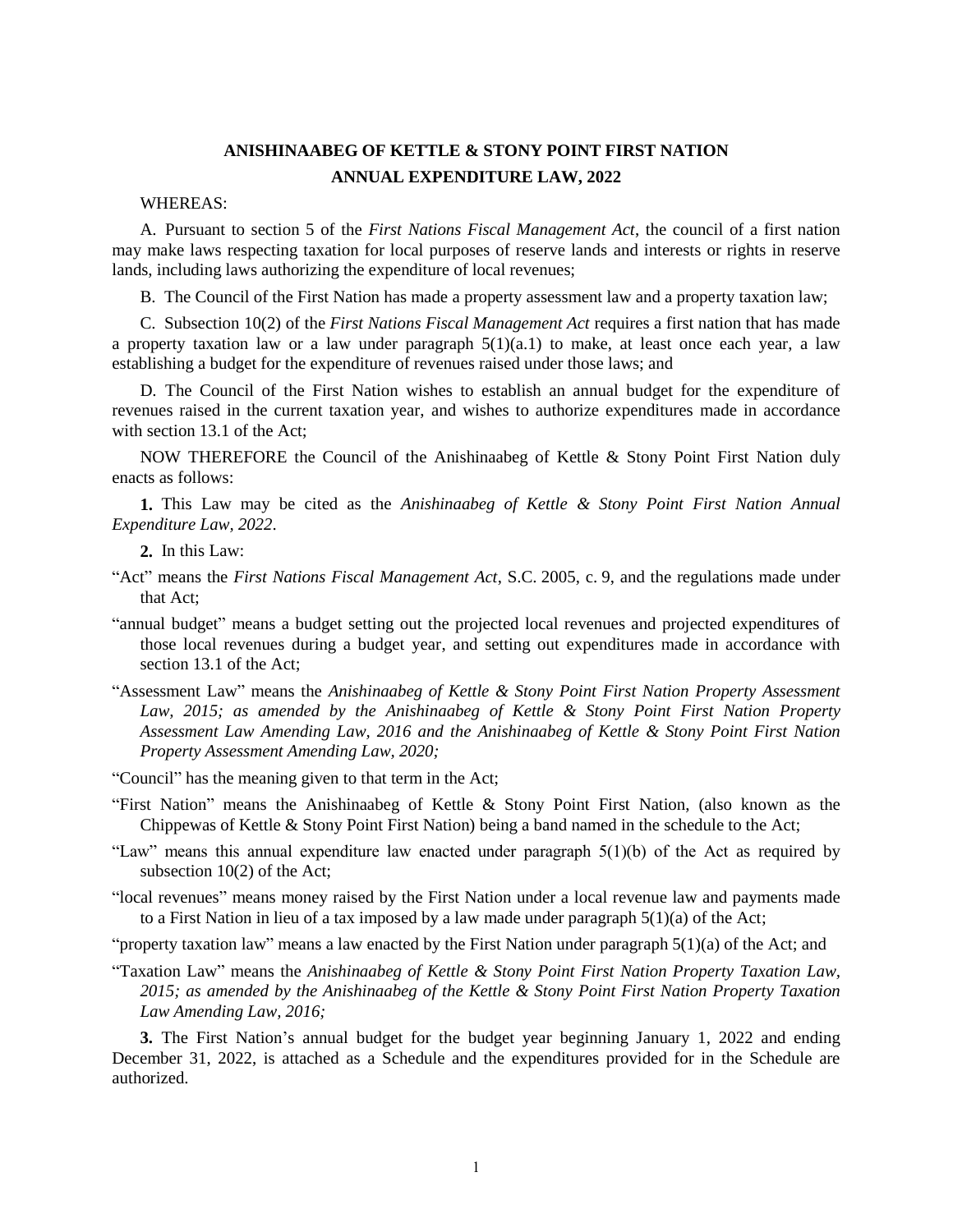**4.** Expenditures of local revenues must be made only in accordance with the annual budget or in accordance with section 13.1 of the Act.

**5.** The expenditures made in the current year before this Law is enacted are included in the annual budget and are authorized by this Law.

**6.** Where the First Nation wishes to authorize an expenditure not authorized in this Law, or change the amount of an expenditure authorized, Council must amend this Law in accordance with Council procedure and the requirements of the Act.

**7.** This Law authorizes the expenditure of contingency amounts as necessary within any of the categories of expenditures set out in the Schedule.

**8.** Except where otherwise defined, words and expressions used in this Law have the meanings given to them in the Assessment Law and the Taxation Law.

**9.** Where a provision in this Law is expressed in the present tense, the provision applies to the circumstances as they arise.

**10.** This Law must be construed as being remedial and must be given such fair, large and liberal construction and interpretation as best ensures the attainment of its objectives.

**11.**(1) The Schedule attached to this Law, including any Appendices, forms part of and is an integral part of this Law.

(2) A reference to the Schedule is a reference to the Schedule to this Law.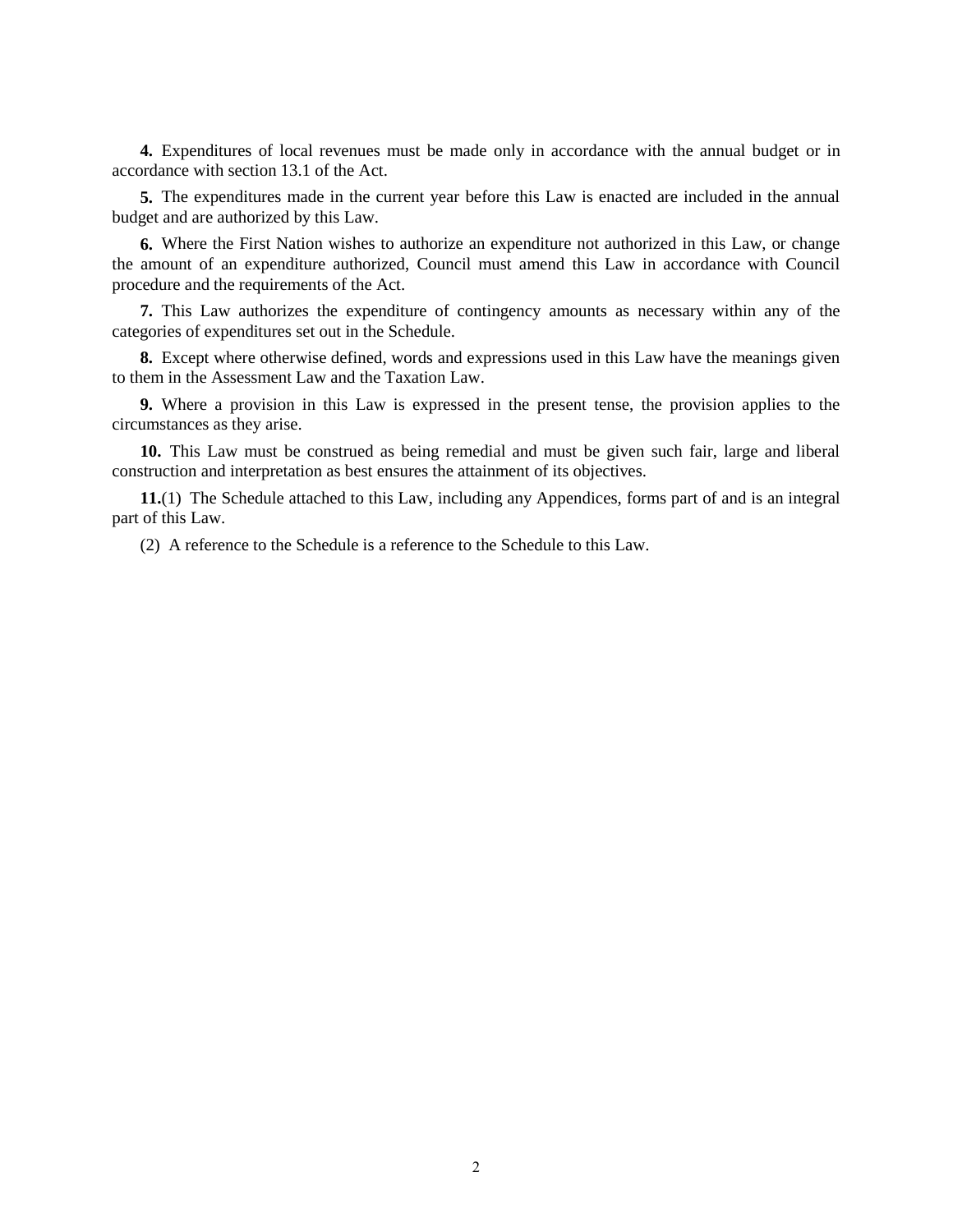**12.** This Law comes into force and effect on the day after it is approved by the First Nations Tax Commission.

THIS LAW IS HEREBY DULY ENACTED by Council on the 6 day of June, 2022, at Kettle & Stony Point First Nation, in the Province of Ontario.

A quorum of Council consists of five (5) members of Council.

Chief Jason Henry

Councillor Melissa Monague Councillor Ken Wolfe Jr.

Councillor Lincoln Jackson Councillor Jane Manning

Councillor Elizabeth J. Cloud Councillor Marshall E. George

Councillor Vince George Councillor Ronald C. George

Councillor Carmen Rogers Jr.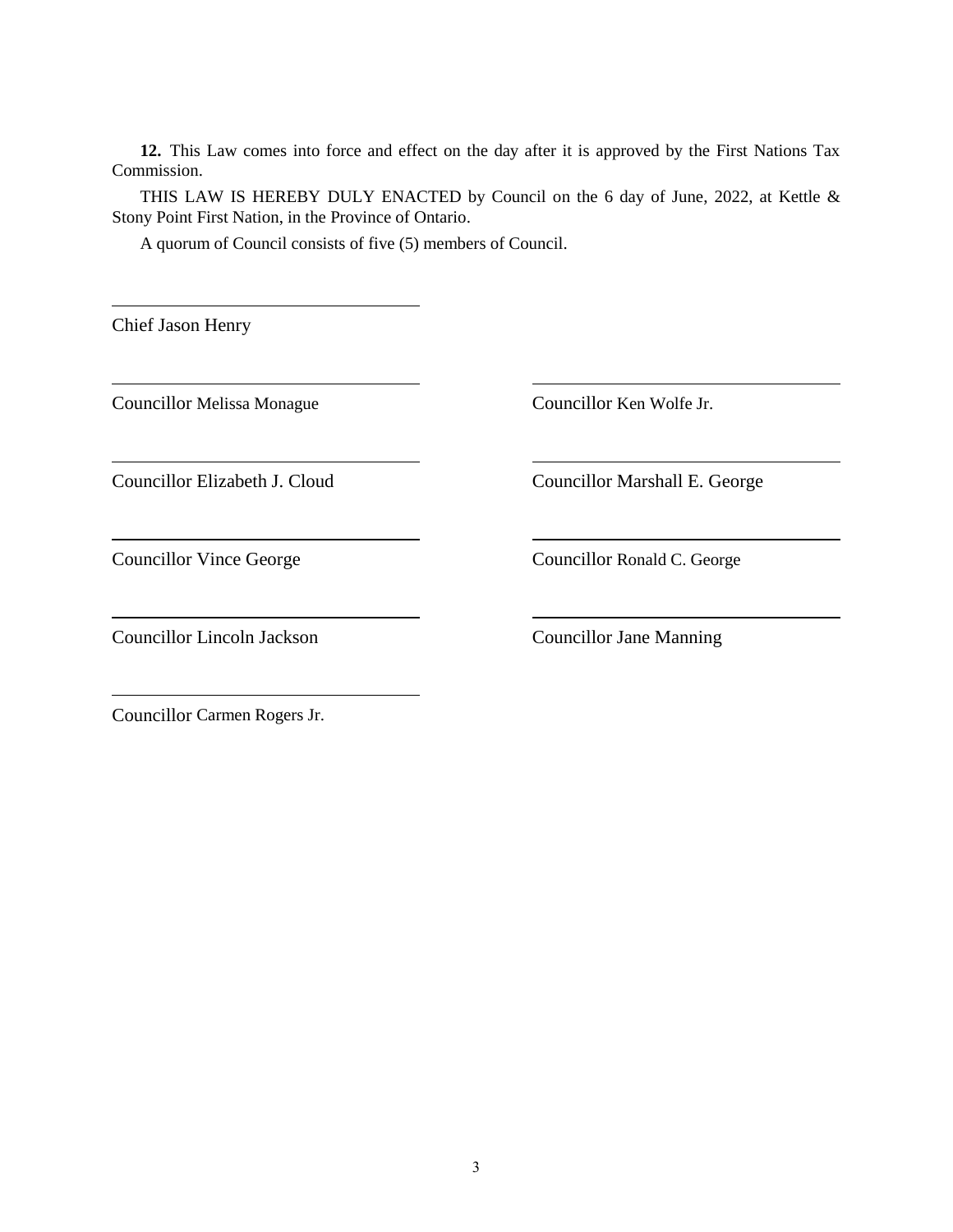#### **SCHEDULE**

#### ANNUAL BUDGET

|                           | <b>PART 1: REVENUES</b>                                         |           |
|---------------------------|-----------------------------------------------------------------|-----------|
| 1.                        | Property tax revenues to be collected in budget year:           |           |
|                           | <b>Property Tax Revenues</b><br>a.                              | \$818,647 |
|                           | <b>TOTAL REVENUES</b>                                           | \$818,647 |
|                           | <b>PART 2: EXPENDITURES</b>                                     |           |
|                           | 1. General Government Expenditures                              |           |
|                           | a. Administrative                                               | \$121,715 |
| 2.                        | <b>Protection Services</b>                                      |           |
|                           | Firefighting<br>a.                                              | \$76,672  |
| 3.                        | Transportation                                                  |           |
|                           | Roads and Streets<br>a.                                         | \$150,602 |
| 4.                        | <b>Environment Health Services</b>                              |           |
|                           | Water Purification and Supply<br>a.                             | \$101,424 |
|                           | Sewage Collection and Disposal<br>$\mathbf{b}$ .                | \$190,303 |
|                           | Garbage Waste Collection and Disposal<br>$\mathbf{c}$ .         | \$169,733 |
| 5.                        | <b>Contingency Amounts</b>                                      | \$8,198   |
| <b>TOTAL EXPENDITURES</b> |                                                                 | \$818,647 |
|                           | <b>PART 3: ACCUMULATED SURPLUS/DEFICIT</b>                      |           |
| 1.                        | Accumulated Surplus – revenues carried forward from             |           |
|                           | the previous budget year                                        | \$0       |
| 2.                        | Accumulated Deficit - revenue expenditures carried forward from | \$0       |
|                           | the previous budget year                                        |           |

# **BALANCE \$0**